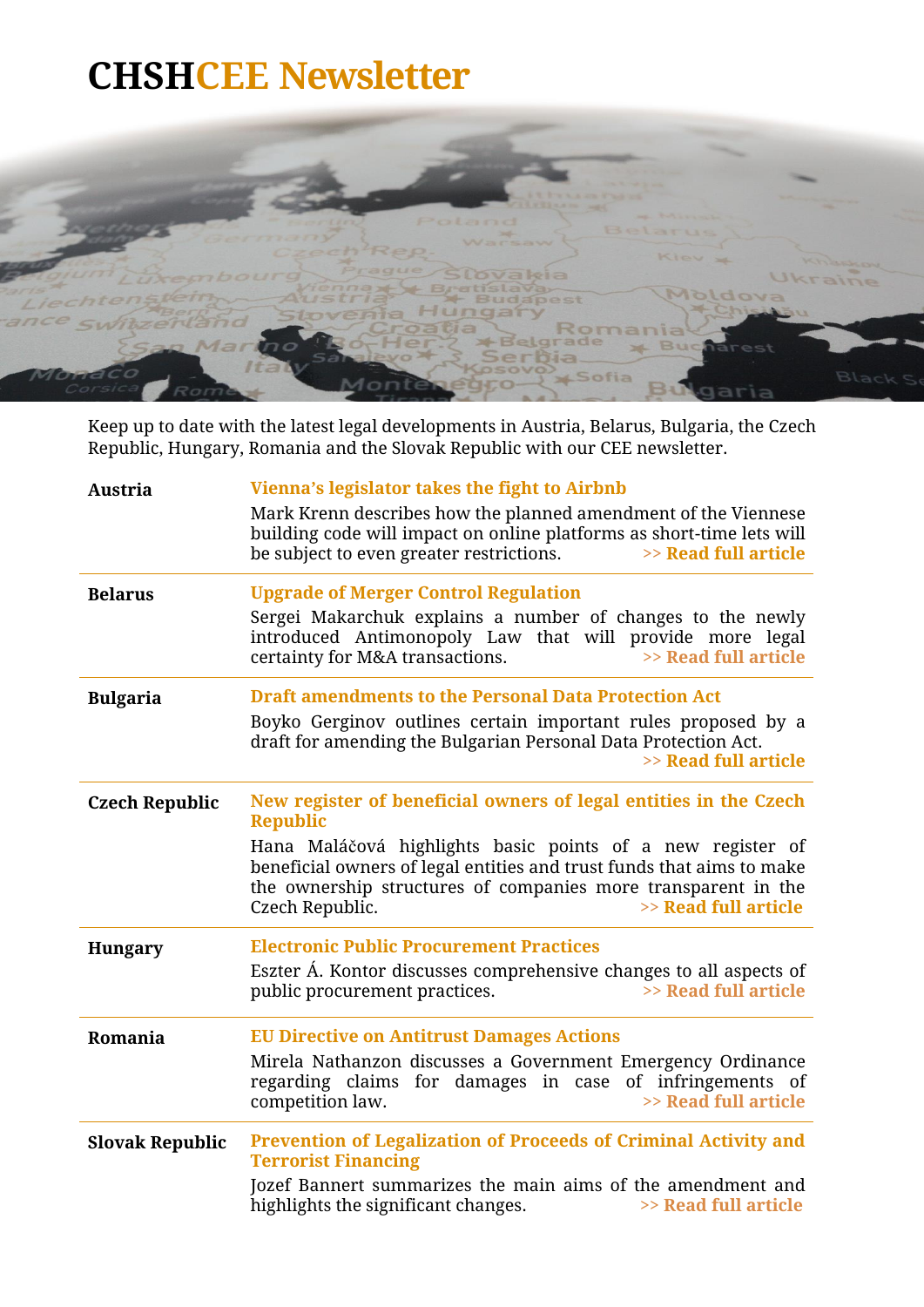### **CHSHCEE Newsletter** issue 4/2017



### <span id="page-1-0"></span>**CHSHCEE Austria**

### **Vienna's Legislator takes the fight to Airbnb**

Recent surveys have shown that about 15,000 apartments in Austria are currently being offered as short-term lets on online platforms such as "Airbnb", which is undoubtedly the most prominent such platform. Of these 15,000 apartments, approximately 7,700 are in Vienna. Such high figures for the capital are attributable not only to its attractiveness, but also to the legal framework, which differs from federal state to federal state, each of which places different limitations on short-term lets.

The benefits of online rental platforms are obvious as they offer well located and spacious apartments in Vienna often at just a fraction of the price of conventional accommodation. On the other hand, shortterm lets are often far more lucrative for lessors as they generate higher rental income than apartments let for a longer fixed period.

As the majority of short-term rental apartments are located in Vienna, the planned amendment of the Viennese building code – which becomes effective at the end of 2018 – will have an impact

on online platforms as short-time lets will be subject to even greater restrictions.

At present, most apartments are located in an area dedicated for residential use in the Viennese zoning plan. The planned amendment aims to clarify that the shortterm commercial letting of an apartment does not usually take place in a residential area. The consequence of this clarification is that the letting of apartments on a commercial basis in residential areas is prohibited under the new rules. This *de facto* means Airbnb lessors will be restricted to letting out apartments on a non-commercial basis. Nevertheless, all non-commercial Airbnb lessors, i.e. those letting out only one apartment, will not be affected by this amendment and can continue to let out an apartment on a short-term basis.

By contrast, the legislation currently in force in Vienna stipulates that although the short-term letting of apartments located in residential areas is permissible as a general rule. there are however two main restrictions, both of which will continue to apply after the planned amendment of the Viennese building code takes effect. First of all, short-term letting is limited to what is considered a normal level. This means that the lessor cannot provide ancillary services typically provided in relation to accommodation, such as cleaning or catering, as this activity would fall within the scope of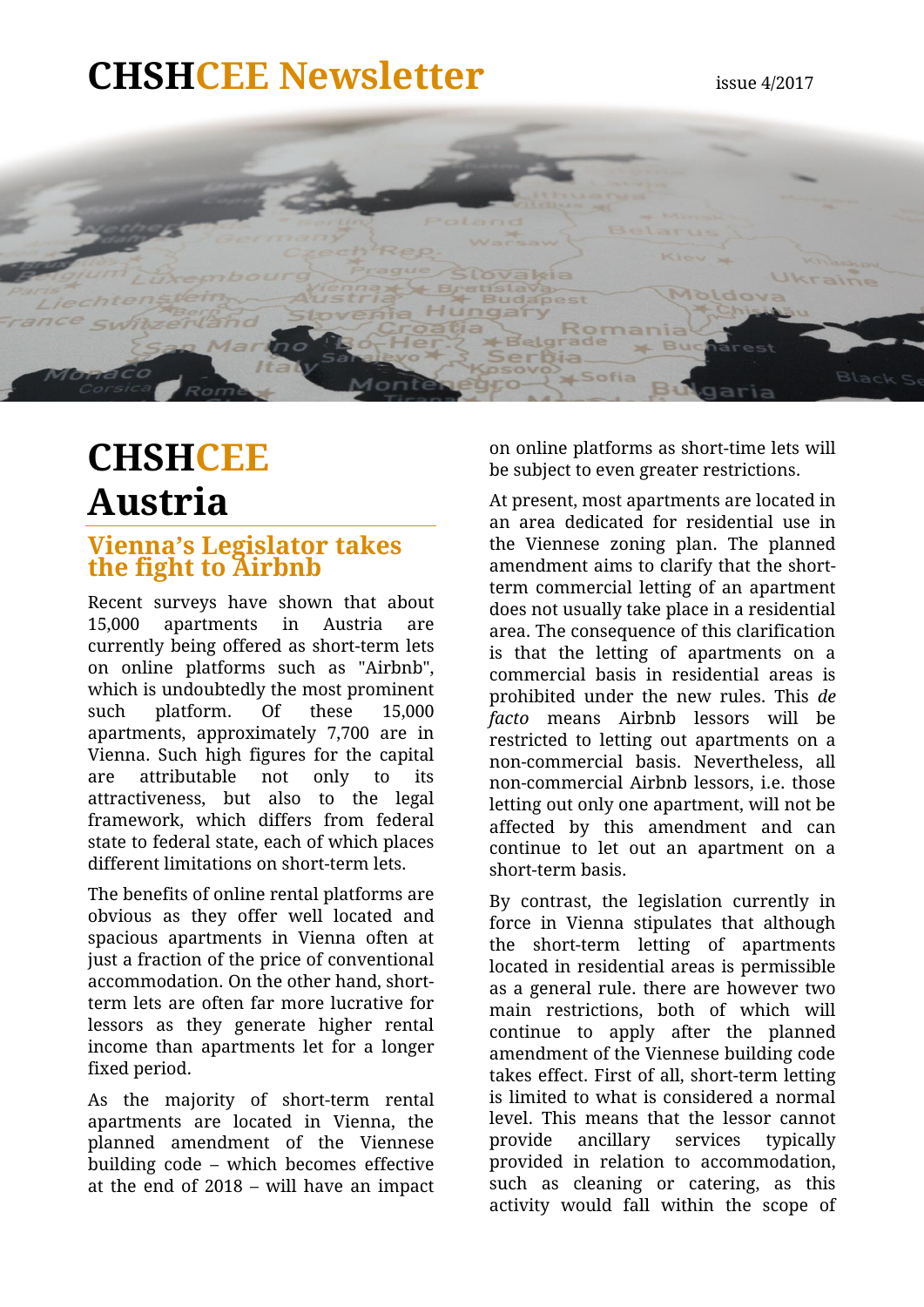

commercial renting and an official trade licence would be required. Secondly, letting an apartment on a commercial basis can be prohibited under the terms of the condominium ownership agreement. This restriction can be lifted with the unanimous consent of all owners.

### **For more information**

Mag. Mark Krenn Partner in Austria Head of CHSH CEE Real Estate Practice mark.krenn@chsh.com Tel: +43 1 514 35 591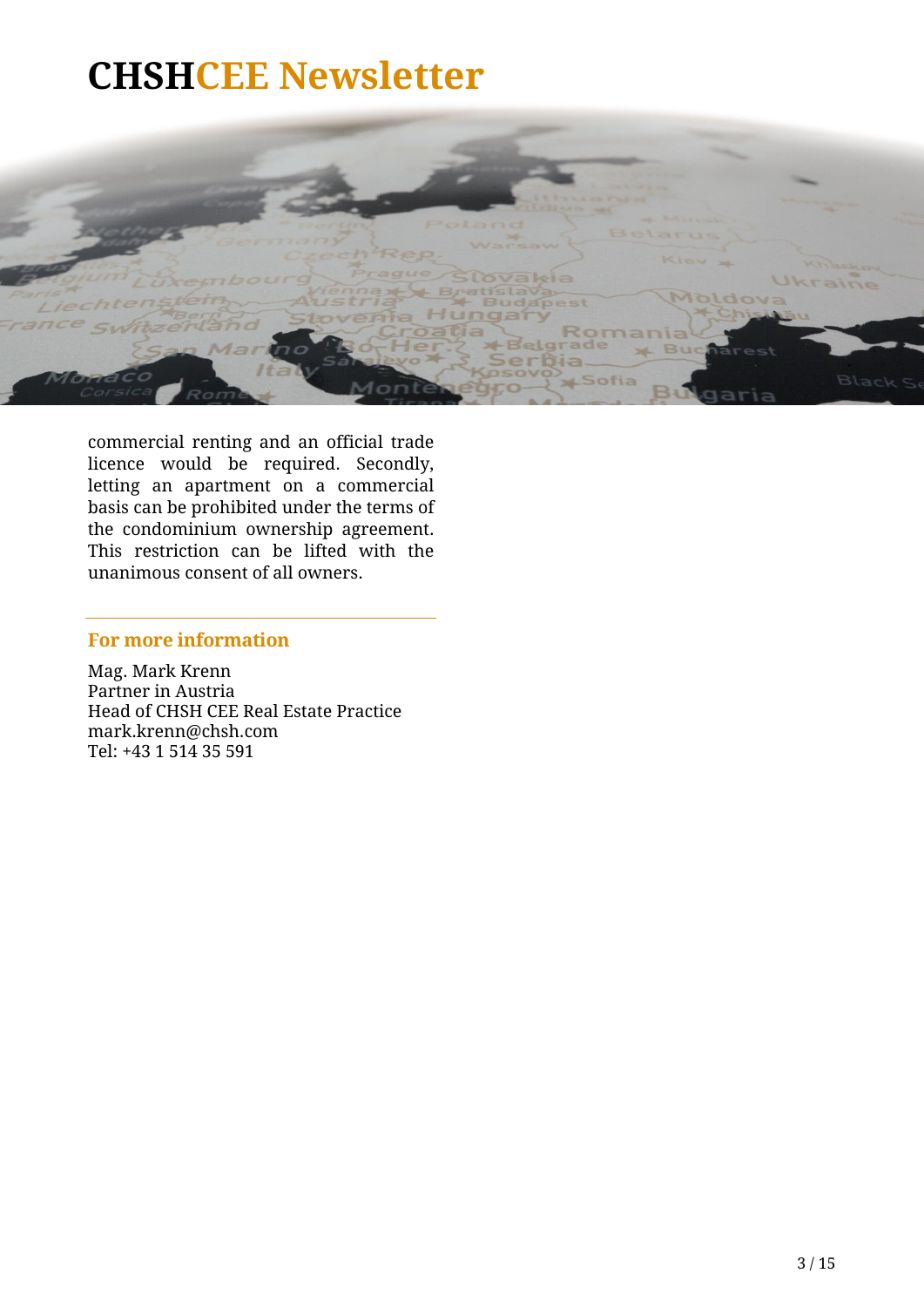

### <span id="page-3-0"></span>**CHSHCEE Belarus**

### **Revision of Merger Control Regulation**

### **Introduction**

The restated version of the Law of the Republic of Belarus No. 94-Z dated 12 December 2013 "On Countering Monopolistic Activities and the Promotion of Competition" (the "**Antimonopoly Law**") was adopted on 8 January 2018 and will enter into force on 3 August 2018. The Antimonopoly Law will introduce a number of changes. In our view, the most interesting relate to merger control.

### **The key amendments**

### *Merger notification thresholds*

First, merger notification thresholds will apply not only to the target company as before but also to the acquirer. The acquirer is understood to mean the specific company and not a group of companies as in some other jurisdictions.

Second, merger notification thresholds will double. The approval of the antimonopoly authority will be required if:

(i) the book value of the target's and/or acquirer's assets exceeds 200,000 basic units (ca. EUR 2,000,000), and/or

(ii) the target's and/or acquirer's annual turnover exceeds 400,000 basic values (ca. EUR 4,000,000).

Third, in addition to share deals, asset deals will also be subject to merger control. The acquisition of 20% or more of the assets of a Belarusian company will trigger the merger notification requirement if any of the abovementioned thresholds are exceeded. Under the previous Antimonopoly Law, asset deals did not fall within the scope of the antimonopoly regulation and were sometimes used to avoid triggering the merger notification requirement.

Thus, on the one hand, the merger notification thresholds will increase (although they will still be very low compared to those in force in other countries).

On the other hand, every medium-sized EU or US company would easily exceed the abovementioned thresholds. As a result, most acquisitions of Belarusian companies by Western buyers will trigger the merger notification requirement. At the same time, to circumvent the Antimonopoly Law a buyer could make use of an "empty-shell" SPV to acquire a Belarusian company and avoid the notification requirement provided, however, that the target company itself does not exceed the abovementioned thresholds.

#### *Intragroup transactions*

Upon its entry into force, the Antimonopoly Law will expand the scope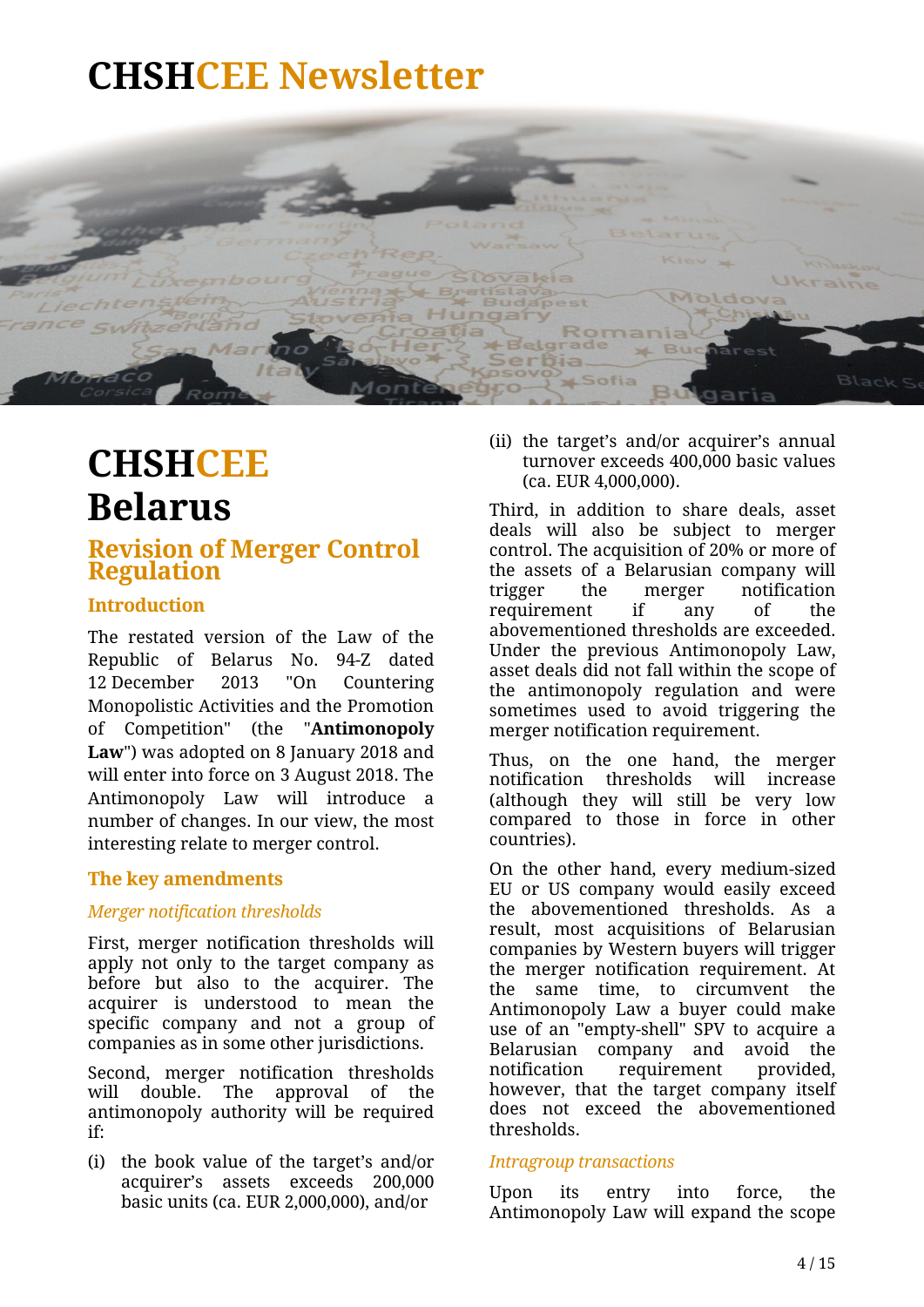

of intragroup deals, which are not subject to approval by the antimonopoly authority. Thus, obtaining approval for a deal will not be required if:

- (i) the seller holds more than 50% of the shares in the buyer or vice versa; or
- (ii) the seller and the buyer have common shareholders that hold 50% or more of the shares in each of them.

In spite of the fact that approval is not required for intragroup deals, such deals must nevertheless be reported to the antimonopoly authority *post factum* within one month of closing of the respective deal.

#### *Limitation period*

The Antimonopoly Law will introduce a 3 year limitation period with respect to breaches. Thus, a breach of the Antimonopoly Law identified after the 3 year period has expired commencing from the time the breach was committed will not result in any legal consequences for the lawbreaker.

#### **Summary**

The restated version of the Antimonopoly Law will become more comprehensive and will be a betterstructured legal act which remedies a number of omissions in its previous version. The key amendments have been designed to promote competition and improve the business environment. In addition to this, there

is no doubt that the new version of the Antimonopoly Law will provide more legal certainty for parties to an M&A transaction.

#### **For more information**

Sergei Makarchuk, LL.M. Managing Partner in Belarus sergei.makarchuk@chsh.com Tel: +375 17 2663417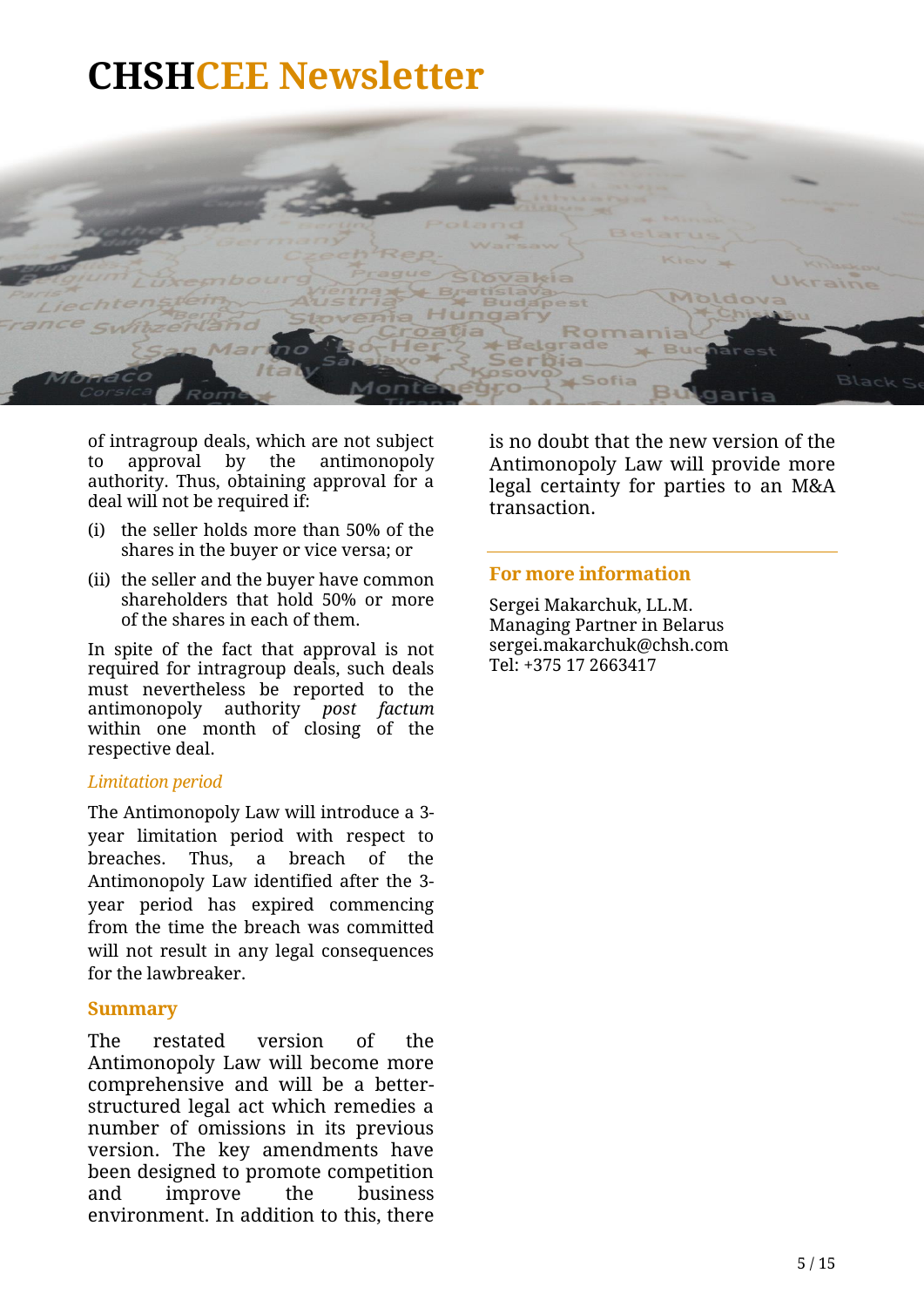

### **CHSHCEE Bulgaria**

### <span id="page-5-0"></span>**Draft amendments to the Personal Data Protection Act**

The Bulgarian Commission for Personal Data Protection has announced a draft (**Draft**) for amending the Bulgarian Personal Data Protection Act. The purpose of the Draft is to make Bulgarian data protection law compliant with the rules of the General Data Protection Regulation (**GDPR**), and where applicable, to provide further details on or derogations from the GDPR provisions.

Below we outline certain important rules proposed by the Draft.

### **Data Protection Officers**

In addition to the three cases under Article 37 GDPR requiring the appointment of a data protection officer (DPO), data controllers and processors will be obliged to appoint a DPO if the controller (processor) processes the personal data of more than 10,000 data subjects.

### **Additional obligations for employers**

The Draft imposes several specific new obligations on employers:

- employers will not have the right to make copies of employees' IDs (personal ID card, driving license, etc.) unless this is explicitly provided by law.
- employers will be required to adopt rules on (i) the use of internal systems for breach reporting, (ii) restrictions on using company resources, and (iii) access control systems.
- employers must determine a storage period in relation to the retention of data collected during the staff recruitment process. Such storage period may not be more than three years.

### **Child's consent in relation to information society services**

In relation to the offer of information society services directly to a child, the processing of a child's personal data is lawful under the GDPR where the child is at least 16 years old. Member States are allowed to set a lower age provided it is not below 13 years. In this regard, the age proposed in the Draft is 14 years.

### **Unsolicited personal data**

One of the new proposed provisions aims to address situations where a data controller has received personal data from an individual which the controller did not request (e.g. in an online contact form, the user attaches documents containing personal data which is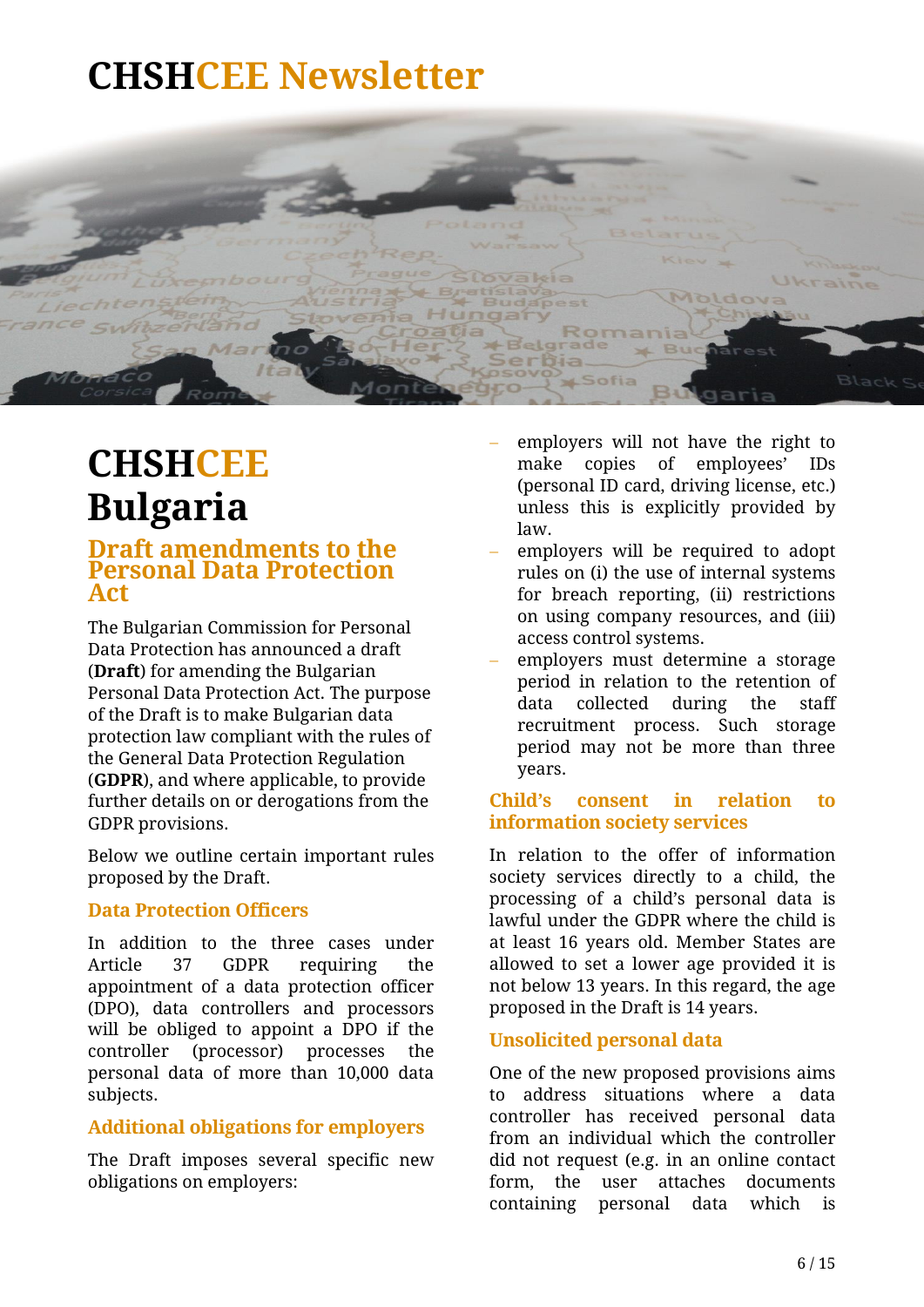

irrelevant to the user's particular inquiry). In such cases, unless there are legal grounds to retain the data, the controller/processor is required to return the data immediately or erase the data within one month.

#### **Minimum amount of sanctions**

Other proposed rules are broadly criticized, namely the provisions laying down minimum penalties (BGN 5,000 or 10,000 depending on the violation). Such minimum penalties are not provided under the GDPR and may prove inappropriate for small and medium enterprises which lack the technical, human and financial resources required to adequately implement the new data protection requirements.

#### **For more information**

Boyko Guerginov Managing Partner in Bulgaria boyko.gerginov@chsh.com Tel: +359 2 401 09 99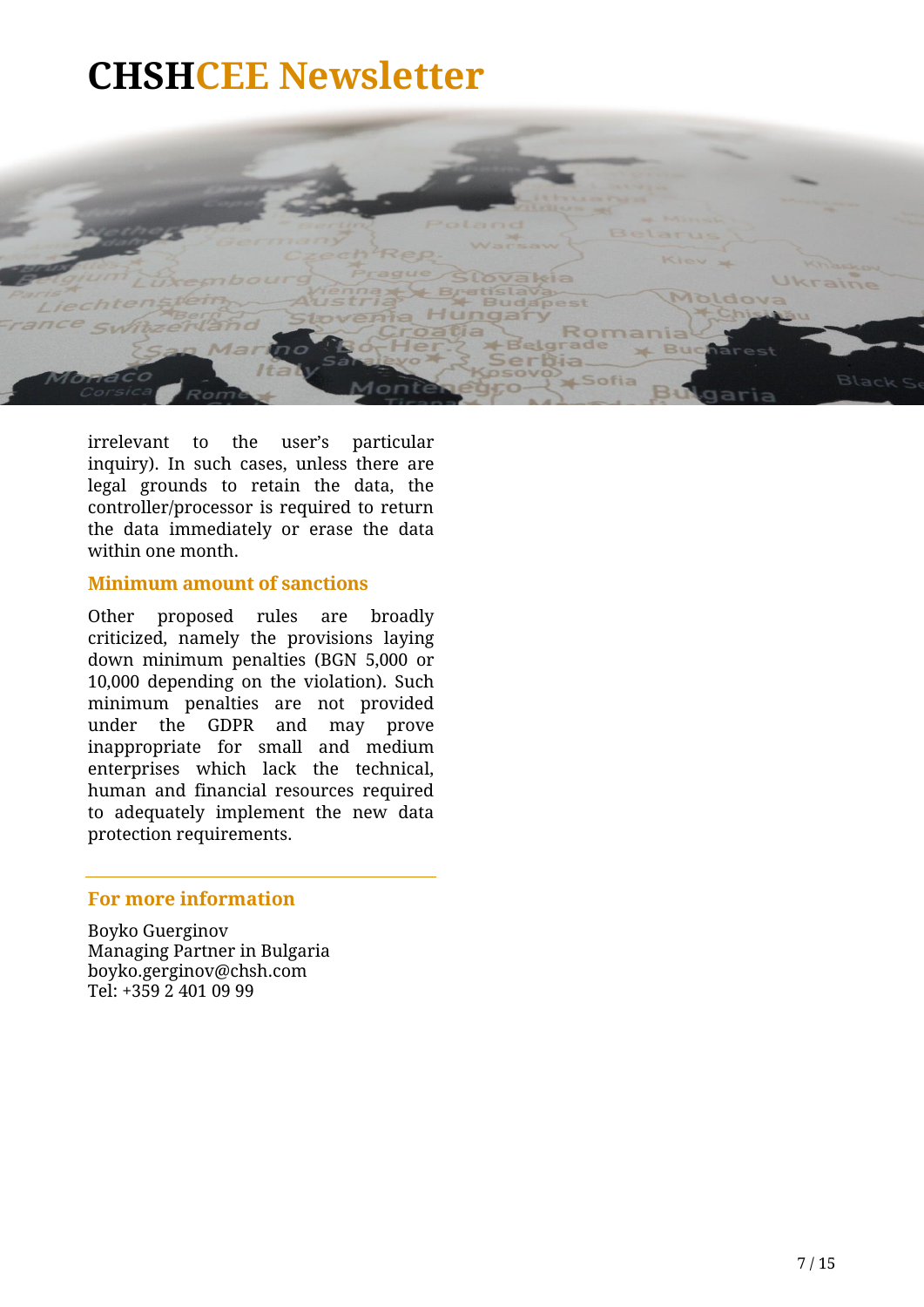

### <span id="page-7-0"></span>**CHSHCEE Czech Republic**

### **New register of beneficial owners of legal entities in the Czech Republic**

On 1 January 2018, a new register of the beneficial owners of legal entities and trust funds came into effect in the Czech Republic. It is another step toward tightening up the legislation aimed at preventing money laundering and combating the financing of terrorism. It aims to make the ownership structures of companies active in the Czech Republic more transparent.

### **Who is the beneficial owner?**

The definition of a beneficial owner is incorporated in Act No. 253/2008 Coll., on the prevention of the use of the financial system for the purposes of money laundering or terrorist financing ("**AML Act**"). Under the AML Act, a beneficial owner is defined as *a natural person who factually or legally exercises directly or indirectly a decisive influence in the corporate entity*. The AML Act includes specific criteria to help establish who those persons are, such as *it is every natural person who receives at least 25% of the profits from the legal* 

*entity or who holds more than 25% of the voting rights in the company or whose share in the subscribed capital of the company is more than 25%*. If no such persons can be identified on the basis of the definition provided in the AML Act, beneficial owners are deemed to be natural persons who hold senior management positions or other similar positions.

#### **New register of beneficial owners**

Most of the legal entities operating in the Czech Republic that are recorded in a public register (such as the commercial register) are required to enter their beneficial owners into the newly created database. This includes, for example, corporations such as limited liability companies, joint stock companies, cooperatives, societies, foundations, and trust funds. Corporations and cooperatives must enter their beneficial owners into this new register by 1 January 2019 at the latest. Other legal entities including trust funds are required to identify and enter their beneficial owners by 1 January 2021 at the latest.

The register contains information on the beneficial owners, such as their names, addresses, nationalities, dates of birth and an explanation why these persons have been identified as beneficial owners. The persons subject to such an obligation must also submit documents proving the aforementioned facts. The information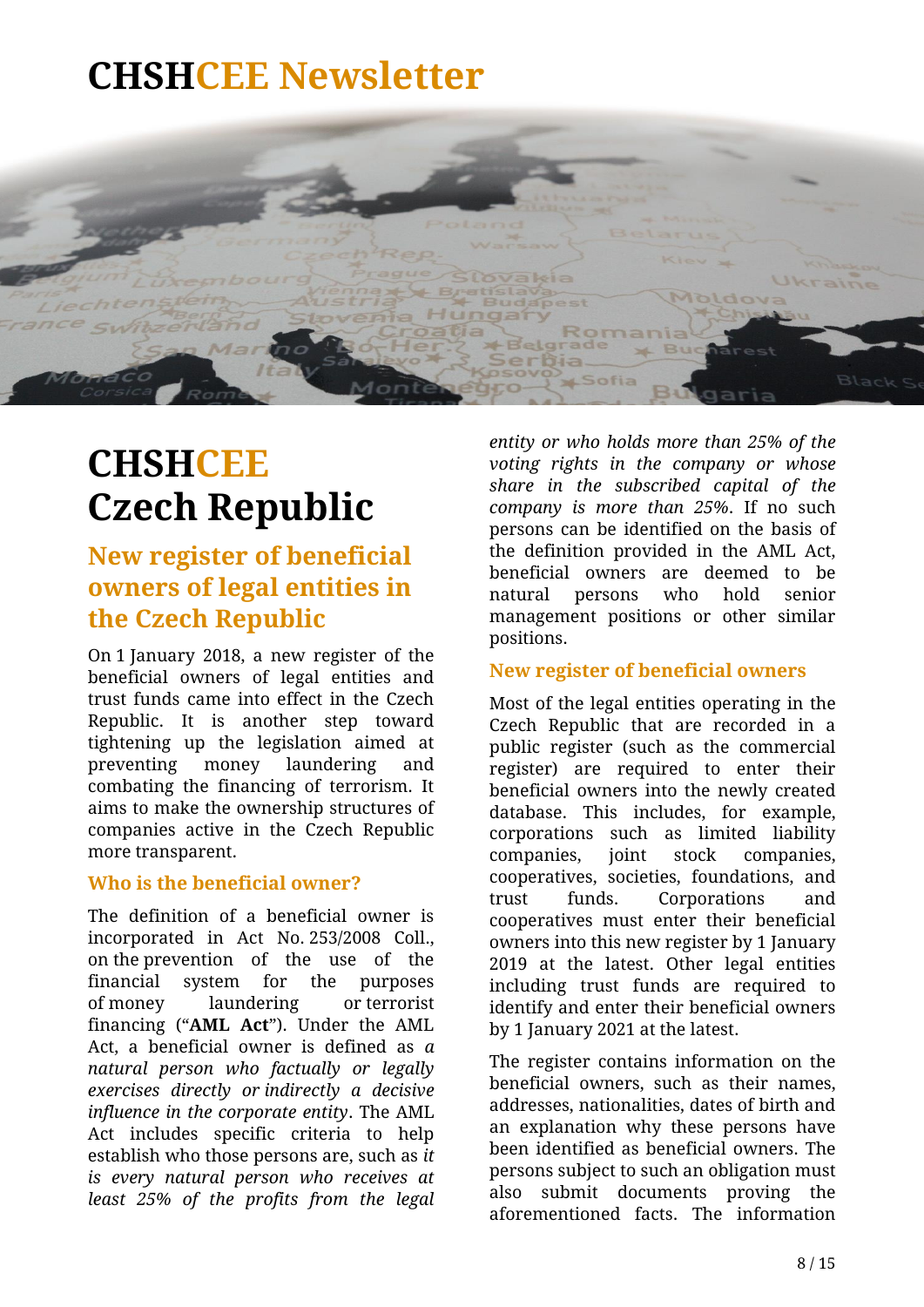

must be entered into this register, which is maintained by the relevant Czech court, within five working days.

In 2019, entries into this register are exempt from administrative fees. From 2020 onwards, the relevant court will charge a fee of CZK 1,000 (approximately EUR 40). The register is not open to the public. Only public authorities, predominantly bodies such as courts, prosecutors, tax authorities, and contracting authorities which launch public tenders, will have access to it.

Legal entities and trust funds are also required to keep the relevant documents and information regarding the identification of beneficial owners for the whole time that the person remains a beneficial owner and for a period of 10 years after he or she ceases to hold such status.

#### **Conclusion**

There are some indirect sanctions for legal entities that do not identify their beneficial owners. For example, companies taking part in public tenders can be excluded from the tender in those cases where they fail to reveal their beneficial owners to the contracting authority. Furthermore, transactions performed by companies which have not identified their beneficial owners and recorded them in this new register can be deemed "suspicious" and subjected to a

review by the relevant Czech financial and tax authorities. That is why companies affected by the new rules should comply with this new obligation.

#### **Author**

Mgr. Hana Maláčová, Senior Associate

### **For more information**

JUDr. Petr Kališ Managing Partner in the Czech Republic petr.kalis@chsh.cz Tel: +420 221 111 711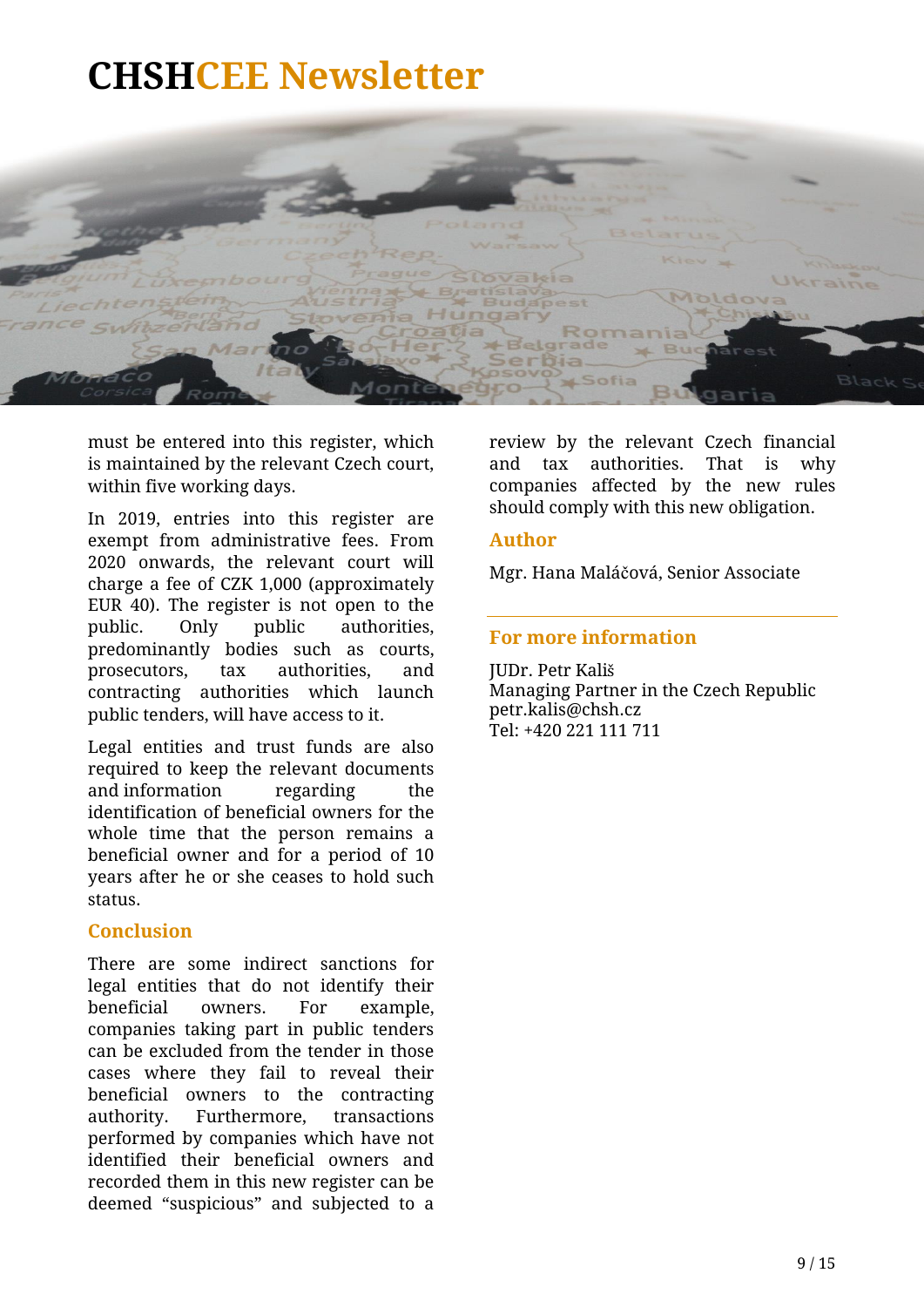

# <span id="page-9-0"></span>**CHSHCEE | Hungary**

### **Electronic Public Procurement Practices**

### **A comprehensive modification**

After many years of planning, new laws came into force on 1 January 2018 which result in comprehensive changes to all aspects of public procurement practices. A majority of these changes are the last, major steps to introducing electronic public procurement procedures and practices in Hungary. These long-awaited changes are manifold, entered into force gradually – between 1 January 2018 and 15 April 2018 – and result in the introduction of almost fully electronic public procurement practices in Hungary.

### **Electronic public procurement procedures**

Since 15 April 2018 public procurement procedures must be conducted via electronic means. Prior to that date, i.e. from 1 January 2018, contracting authorities/entities had the option of launching procedures electronically or in paper based forms, unless they wished to include an e-auction in their procedures. Procedures involving e-auctions have had to be launched electronically from 1 January 2018.

Electronic public procurement means that electronic communication methods are used from the very start of the procedure up until the time at which the contract is concluded. The conclusion of a contract remains paper based and preliminary actions for the preparation of a procedure also remain outside of the scope of electronic processes. Unless there are technical errors or interruptions in the system, the only major part of the procedure that remains non-electronic are the actual negotiations in negotiated procedures.

This also means that what has already been electronic remains unchanged: all tender notices are published and available on the internet, including large value contracts, exceeding the Community public procurement threshold, which are published on the 'Tender Electronic Daily' or 'TED' and procedures below the Community public procurement threshold, which are published on the public procurement website maintained by the Public Procurement Authority.

What is new is the electronic communication between the bidders and the contracting authority/entity during a public procurement procedure, which will be internet-based and conducted on a common platform easily accessible from a laptop anywhere in the world: https://ekr.gov.hu. Access to the full content of this public procurement website, and access to the complete public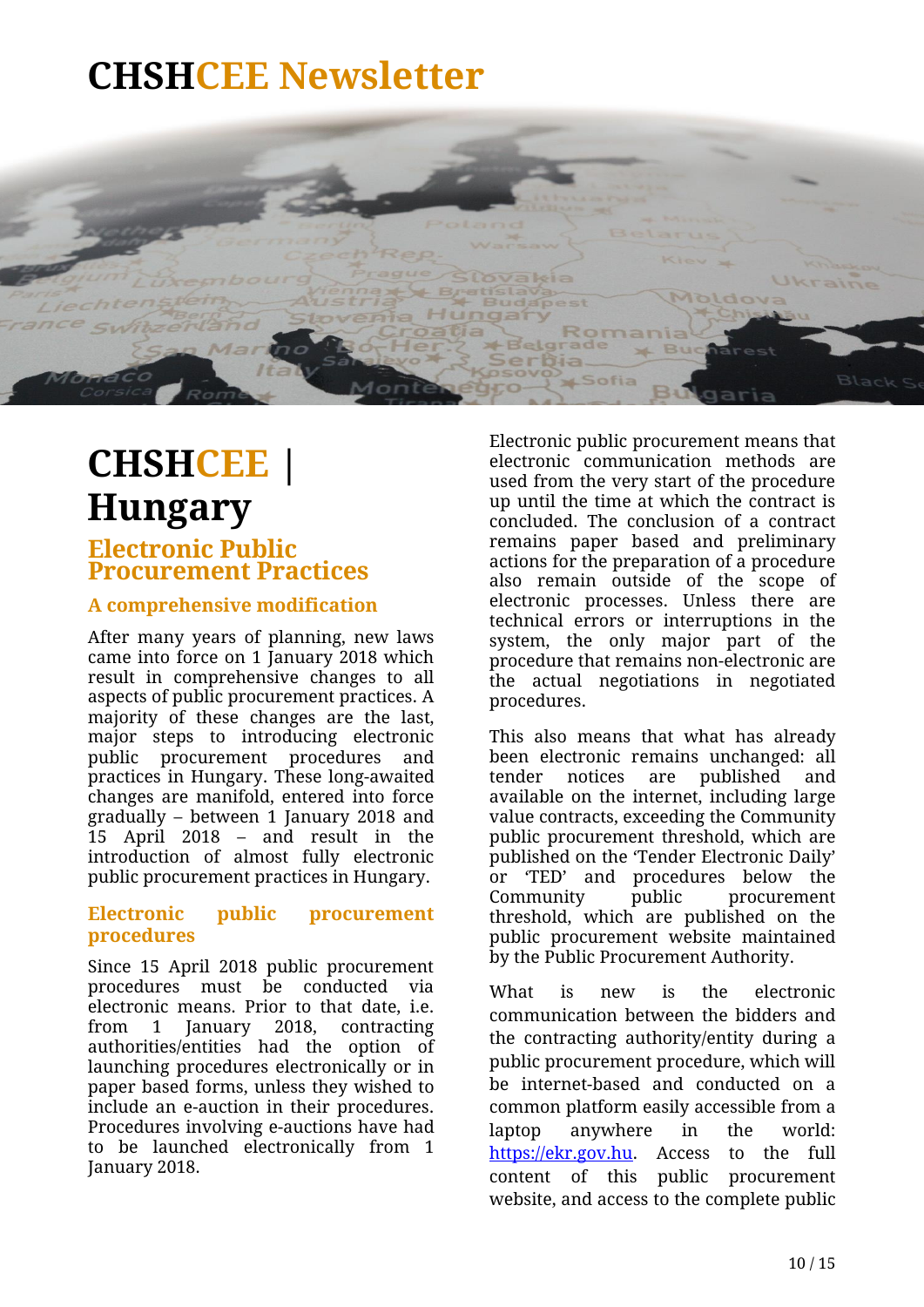

procurement documentation of a public procurement procedure in progress, is subject to prior registration on this public procurement website. To obtain more information than the content of the published tender notice and/or to get involved in a public procurement procedure already launched, a private individual and his/her company must first register a[t https://ekr.gov.hu/portal/kezdolap.](https://ekr.gov.hu/portal/kezdolap) To register, at least one private individual must have internet access and a working (active) mobile phone number, otherwise the website is accessible free of charge, without any limitations or licensing, authorisations etc.

### **Electronic public procurement databases**

The public procurement website https://ekr.gov.hu will also serve as a repository of various public procurement databases, and as a publication site for part of the data uploaded. With the exception of the annual statistical summary, all documents and data defined in Art 43 (1) of Act CXLIII of 2015 (the 'PP Act'), as well as the data of contracting authorities/entities, will have to be stored on this site. Further, documents of procedures not advertised publicly will have to be uploaded to this site. Finally, the contracting authority/entity will have to collect and store the documentation of each specific public procurement procedure on this site. This obligation on

the contracting authority/entity will cover documents issued to the tenderers, as well as the internal preparatory or decision making documents.

Since the introduction of the PP Act, contracts and the due performance of the contracts concluded as a result of successful public procurement procedures have gained more and more attention. The introduction of the various electronic means includes the introduction of a new, publicly available and searchable contract register database, the 'CORE'. The database will cover the uploaded contracts (including in-house agreements and certain contracts concluded without public procurements) and data on the performance of these contracts. Contracting authorities/entities will have to enter the main registration platform of the Public Procurement Authority (the KBEJ) to upload data and documents at [http://kba.kozbeszerzes.hu/ekt/.](http://kba.kozbeszerzes.hu/ekt/) The public may search the database at [http://kereso.core.kt.hu.](http://kereso.core.kt.hu/)

### **Electronic procedures of the Authority**

Another area of public procurement practices are the various regulatory, administrative and review procedures undertaken by the Public Procurement Authority, including for example selfclearance from exclusion criteria, request of opinion, applications of qualified suppliers, etc. Communication with the Authority in these procedures has also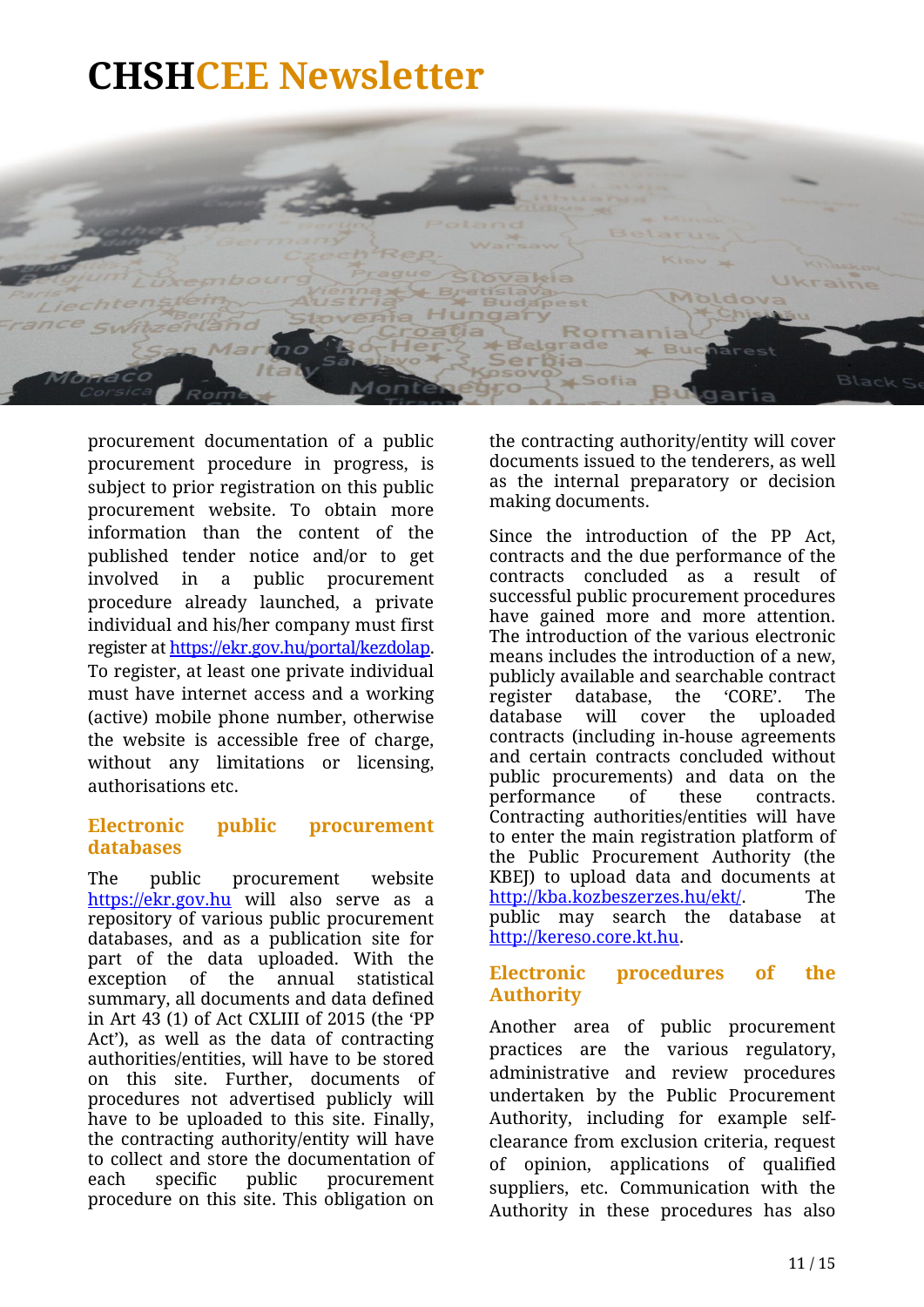

had to be in electronic form since 1 January 2018 in compliance with Act CCXXII of 2015. The electronic forms to be used in these procedures are available as part of the general ÁNYK framework software. Nevertheless, the Authority collected all the specific forms used in its procedures and provides some useful guidance on their use on its own website: http://www.kozbeszerzes.hu/e-ugyintezes/

#### **Electronic procedures of the Tribunal**

The final major area of public procurement practices where electronic practices are introduced are the legal review procedures of the Public Procurement Tribunal. This change is in conjunction with the electronic communications introduced at the Hungarian judiciary from 1 January 2018. It should be noted that irrespective of the date of the start of the public procurement procedure in question, and irrespective of the type (paper based or electronic) of the public procurement procedure in question, it has only been possible to initiate a legal review at the Tribunal via electronic means since 1 January 2018. The electronic forms which may be used by the legal representatives of the parties in the legal review procedures are available as part of the general ÁNYK framework software. Similarly to the

Authority, the Tribunal collected all the specific forms used in its procedures and it provides some useful guidance on their use on its own website: http://www.kozbeszerzes.hu/cikkek/donto bizottsag-kozlemenyei

#### **Author**

Dr. Eszter Á. Kontor, Senior associate

### **For more information**

Dr. Orsolya Hajós Partner in Hungary orsolya.hajo[s@chsh.hu](mailto:tamas.polauf@chsh.hu) Tel: +36 1 457 8040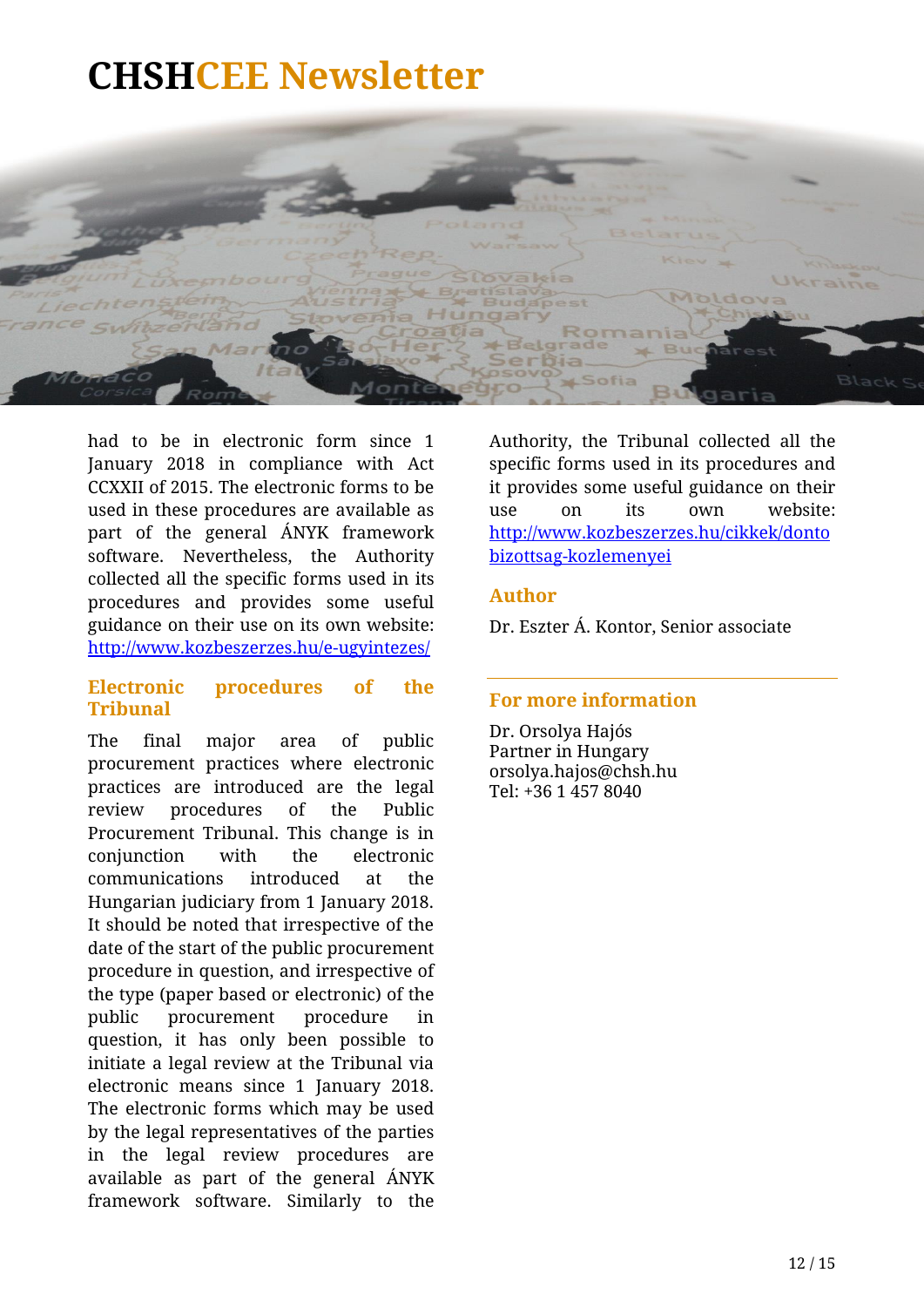

### <span id="page-12-0"></span>**CHSHCEE Romania**

### **EU Directive on Antitrust Damages Actions**

Romania transposed the EU Directive on Antitrust Damages Actions<sup>1</sup> into national law by introducing Government Emergency Ordinance No. 39 dated 31 May 2017 (the "**Law**") regarding claims for damages in the case of the infringement of the provisions of competition law and by amending the Romanian Competition Act.

The Law regulates the right of any person who has incurred damage as a result of a competition law infringement caused by an undertaking or an association of undertakings to claim full compensation for the damage suffered before the competent court.

Undertakings which have infringed competition law by acting together are jointly liable for the damage caused by such infringement and the injured party has the right to claim full compensation from any of the undertakings.

Under the Law, the right to claim damages before the court becomes time-barred after five years. The limitation period does not begin to run before the injured party knew or ought to have known of:

- the conduct of the undertaking infringing competition law and the fact that such conduct represents an infringement of competition law;
- the fact that the breach of competition law has caused damage; and
- the identity of the undertaking infringing competition law.

In addition, during the alternative dispute resolution process, the limitation period does not begin to run or, if it has already started, it is suspended.

As regards its application, the Law provides that (i) the substantive provisions do not apply retroactively, whereas (ii) the procedural provisions apply to claims for damages registered as of 26 December 2014.

In this situation, damage claims which fall outside of the scope of application of the Law would need to be considered as per the domestic law governing them.

#### **For more information**

Mirela Nathanzon Partner in Romania mirela.nathanzon@gp-chsh.ro Tel: +40 21 311 12 13

**<sup>.</sup>**  $1$  Directive 2014/104/EU of the European Parliament and of the Council of 26 November 2014 on certain rules governing actions for damages under national law for infringements of the competition law provisions of the Member States and of the European Union (Text with EEA relevance)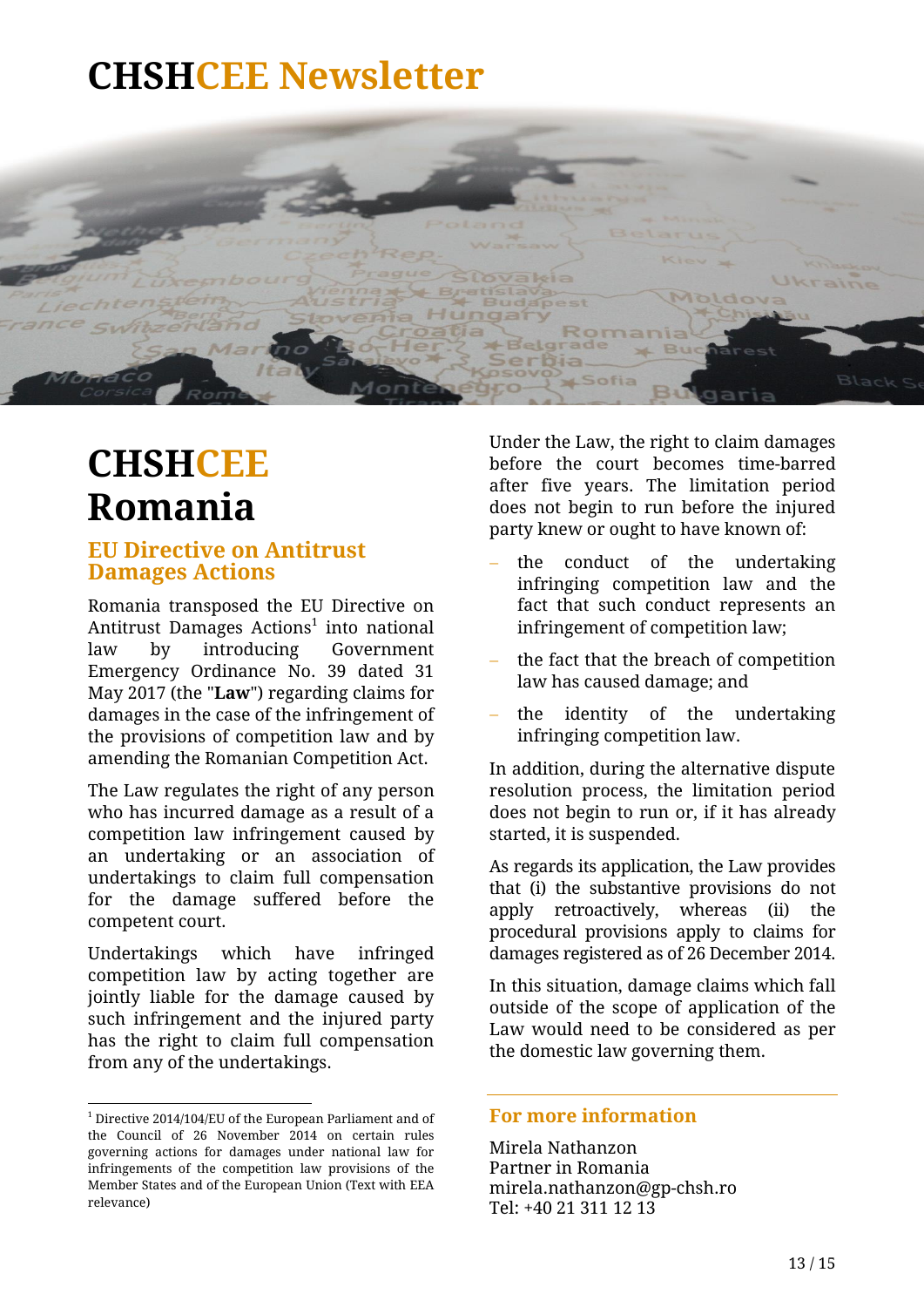

### <span id="page-13-0"></span>**CHSHCEE Slovak Republic**

**Slovak Act (No. 297/2008 Coll.) on the Prevention of Money Laundering and Terrorist Financing**

### **Main aims of the amendment**

The Act (i) transposes Directive (EU) 2015/849 of the European Parliament and of the Council of 20 May 2015 on the prevention of the use of the financial system for the purposes of money laundering or terrorist financing (IV. AML Directive), (ii) considers the recommendations made by the Moneyval Committee of the Council of Europe from its Fourth Assessment Report on the Implementation of Anti-Money Laundering and Terrorist Financing Measures in the Slovak Republic and Revised recommendation FATF (Financial Action Task Force of the G7) of February 2012, (iii) implements Regulation (EU) 2015/847 of the European Parliament and of the Council of 20 May 2015 on information accompanying transfers of funds, and (iv) responds to the requirements arising from the current application practice (usually formal clarifications of the obligations that have been previously clarified by its interpretation only).

### **Significant Changes**

#### *Obliged entity pursuant to Act No. 297/2008 Coll. (Section 5)*

The amendment excludes from the group of obliged entities insurance companies and financial agents and financial advisers in the non-life insurance sector (according to the explanatory memorandum to the amendment, given the low risk of legalization and terrorist financing in non-life insurance).

The amendment leaves among the obliged entities court bailiff, but unlike in the previous legal regulation, only in the case of an explicit set of activities, e.g. the sale of real estate, movable assets or an enterprise, and the taking of money, deeds and other movable assets into custody in connection with the enforcement proceeding.

According to the former legal regulation, attorneys at law and notaries were obliged entities if they provided legal services to the client which concern exhaustively defined activities (points 1 to 4). The amendment adds new text stating that attorneys at law and notaries are obliged entities if they provide legal services to the client which concern "any financial operation or other action that leads to the movement of funds or directly